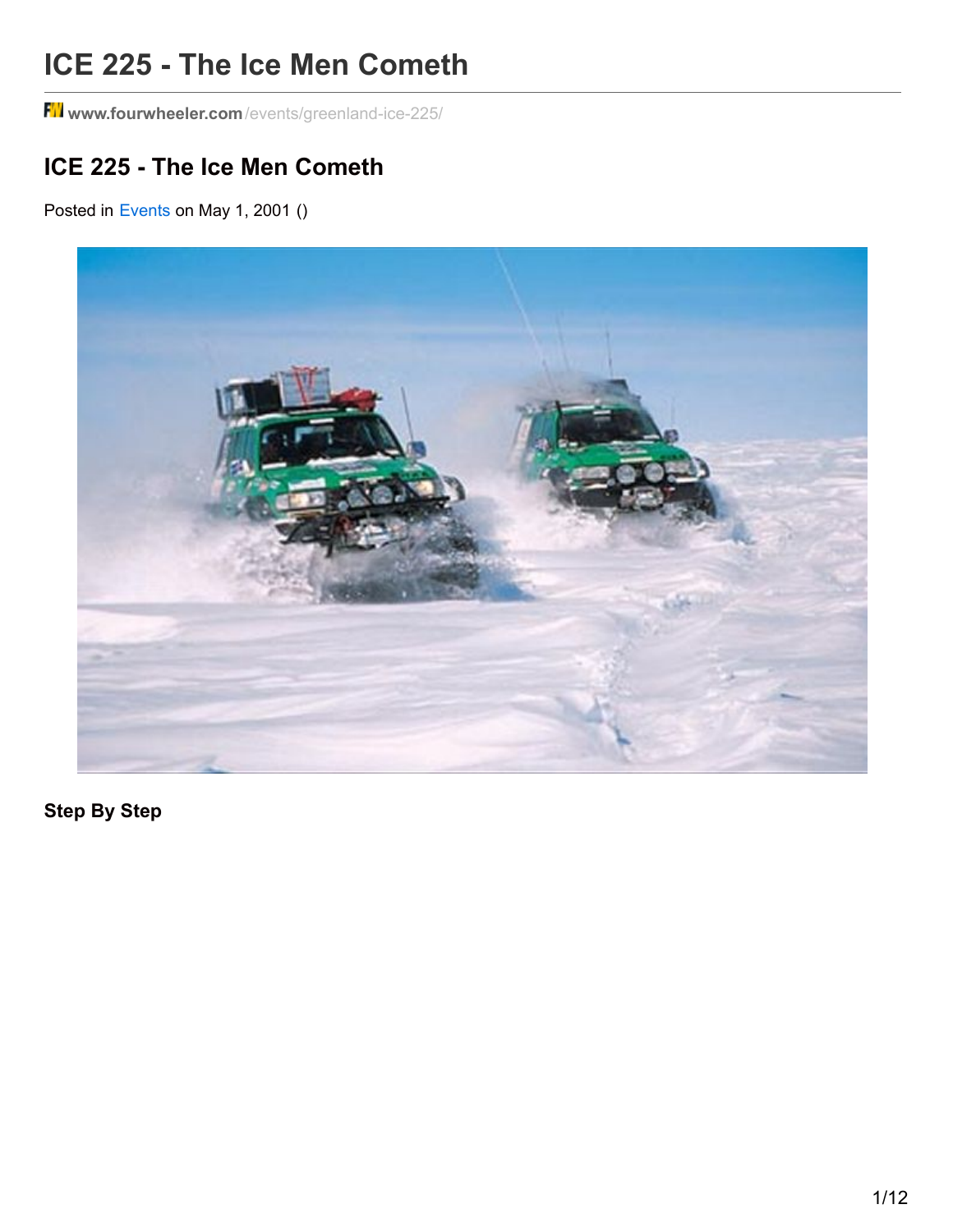



Upon arriving in Nuuk, the capital of Greenland, team members of ICE 225 off-load the expedition vehicles and supplies.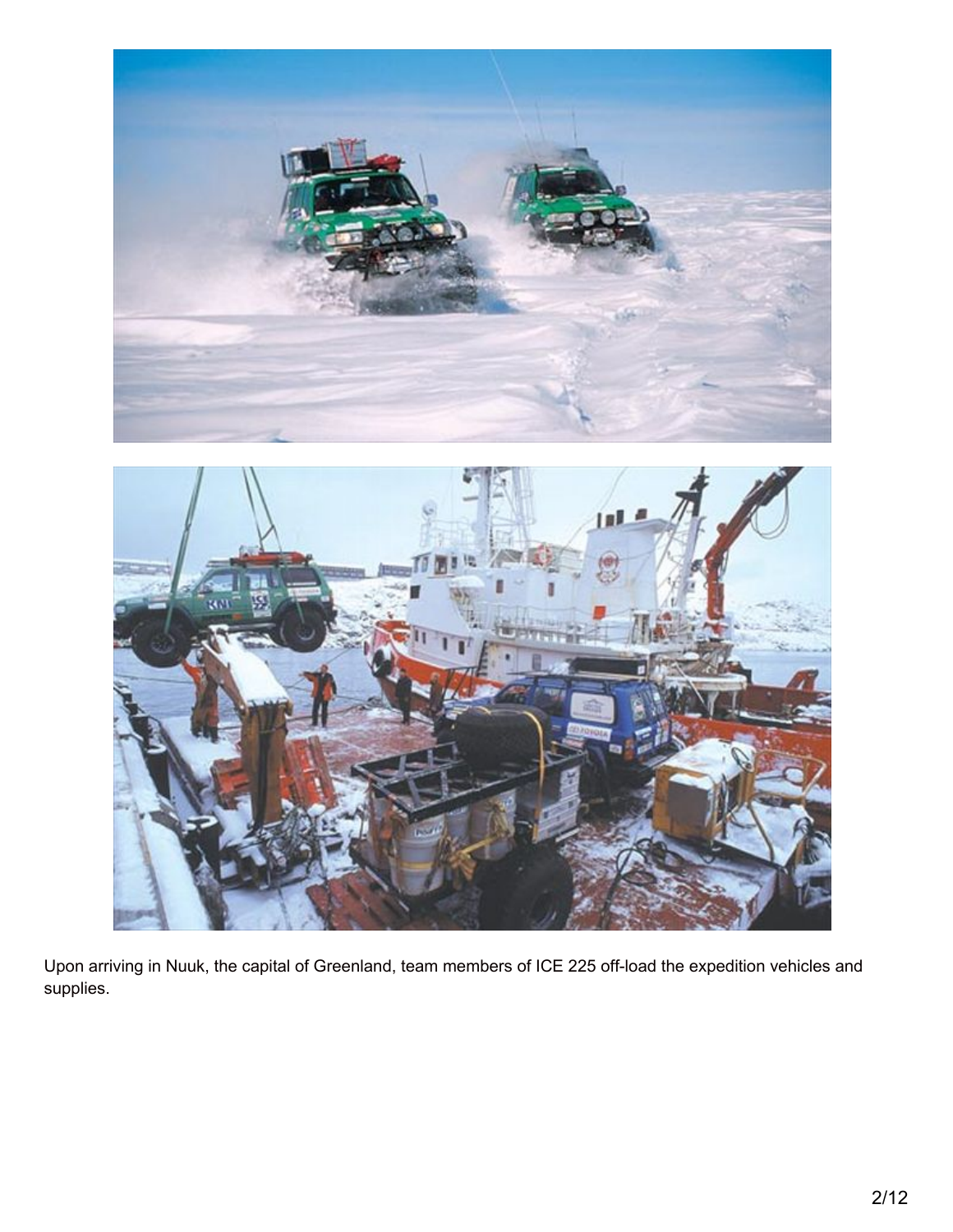

Dogsled is the traditional means of transportation in Greenland, a multi-footed contrast to modern expedition vehicles.



A tugboat flying the Danish flag tows a barge containing the vehicles and supplies for ICE 225 128 miles into Godthabsfjord.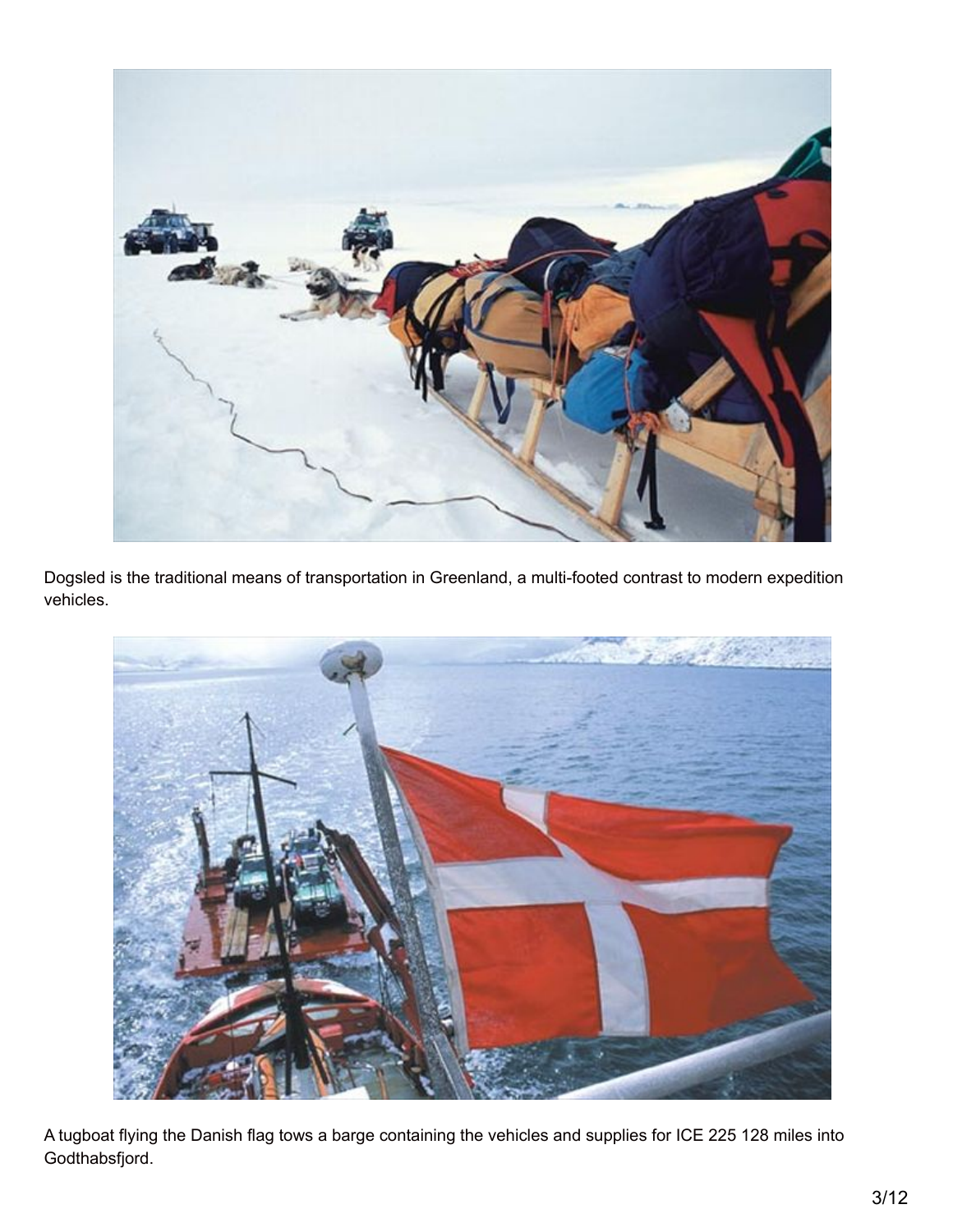

Team members of ICE 225 land their barge on the shore near the Sarqoap Semessua glacier, where their over-ice journey began.



River crossings are common on Arctic expeditions and require experience and nerves of steel. In some cases a driver will actually wade across first to check the depth of the water. In this case the driver could see the bottom and plunged in.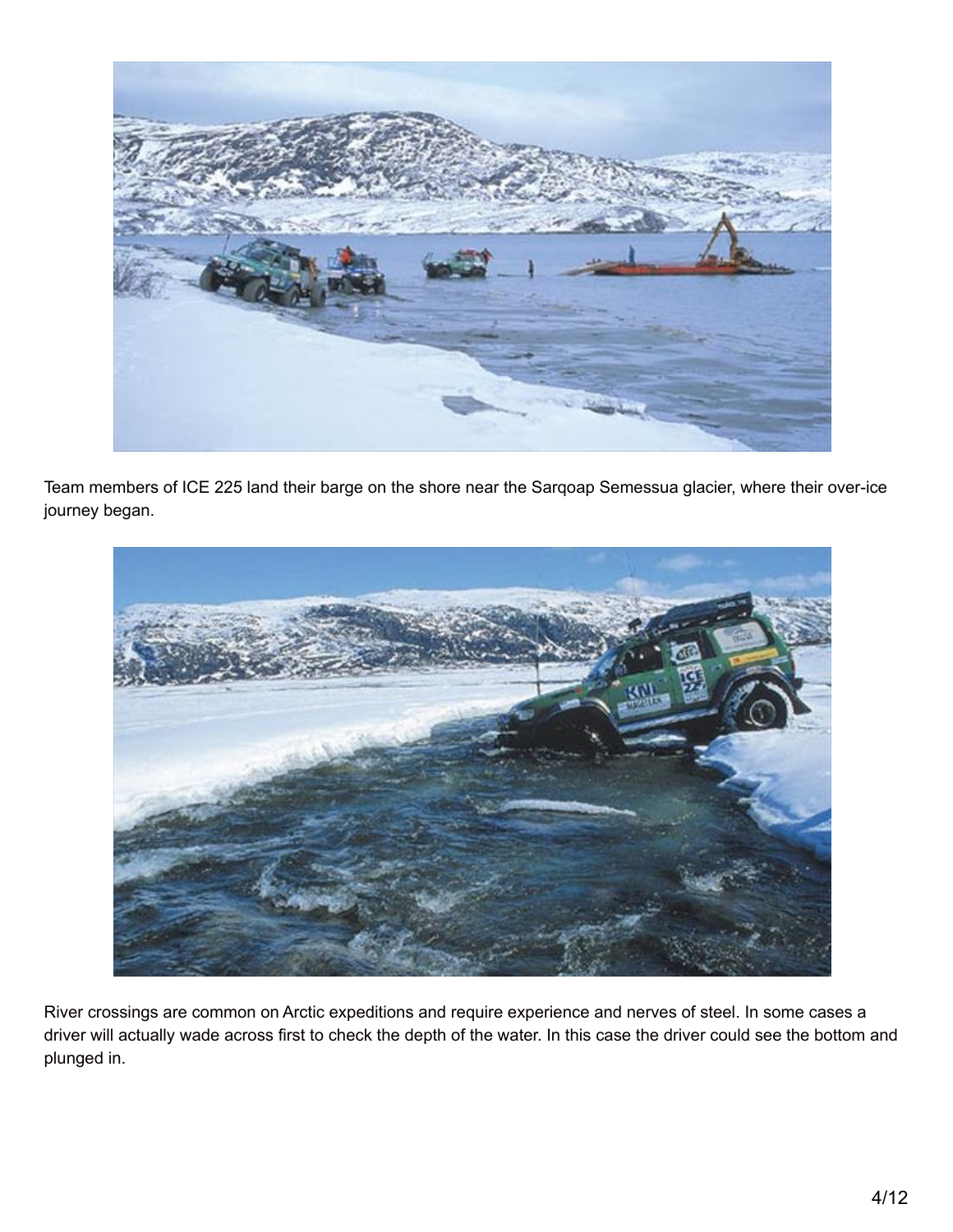

One of the hidden dangers in glacial travel is crevasses and sink holes. Either could swallow a vehicle whole. In this case, the right side of the Polar Truck was buried up to its 44s. The explorers were lucky this time, as the truck was quickly winched out.



The Sarqoap Semessua glacier looms in the distance as the expedition drivers prepare to pilot their vehicles to the top.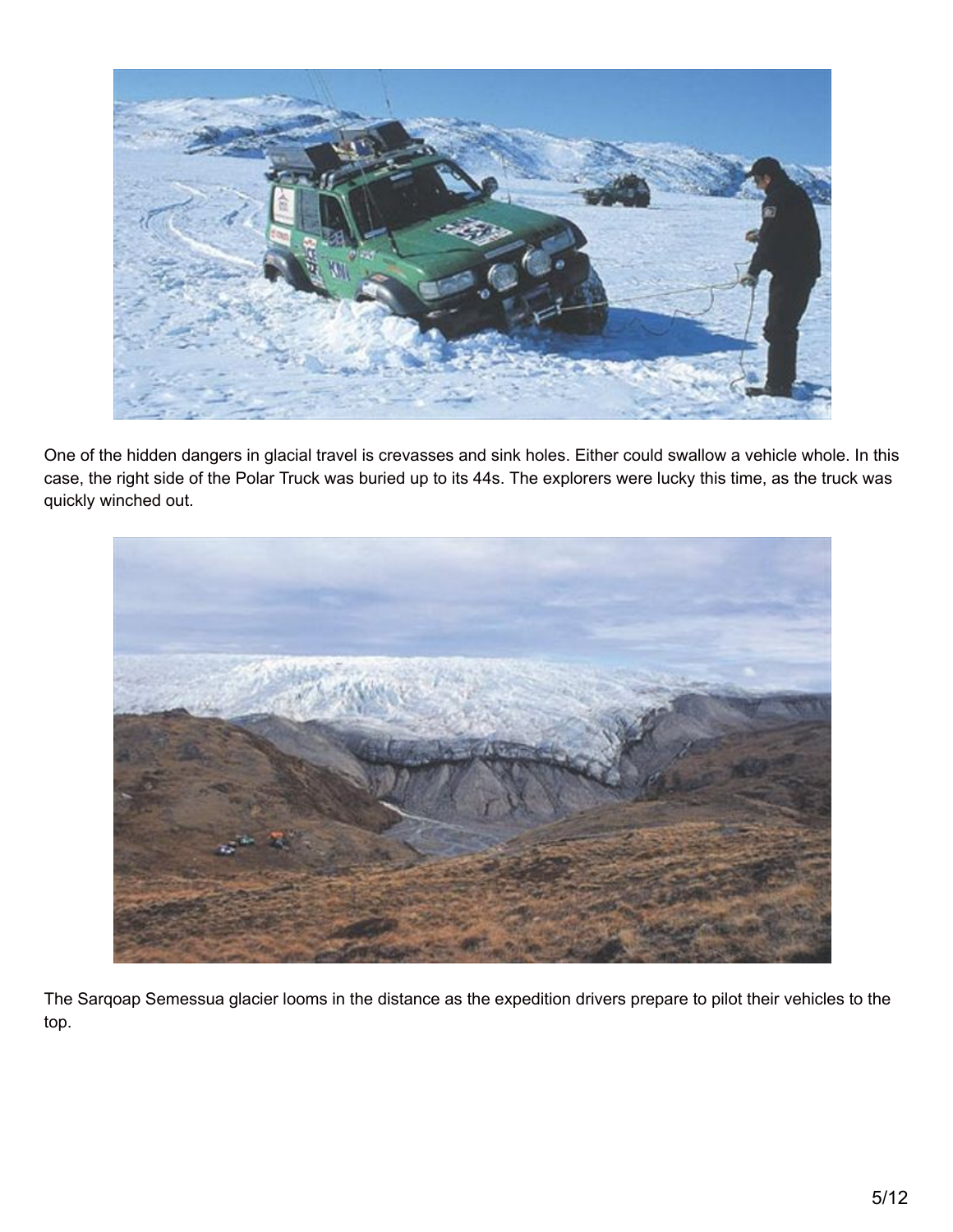

Freyr Jonsson puts the pedal to the metal on a largely flat and open area of the ice cap. Even pulling a fully loaded trailer, Freyr managed speeds in excess of 60 mph.



This type of four-wheeling requires constant work in one of the harshest environments on earth.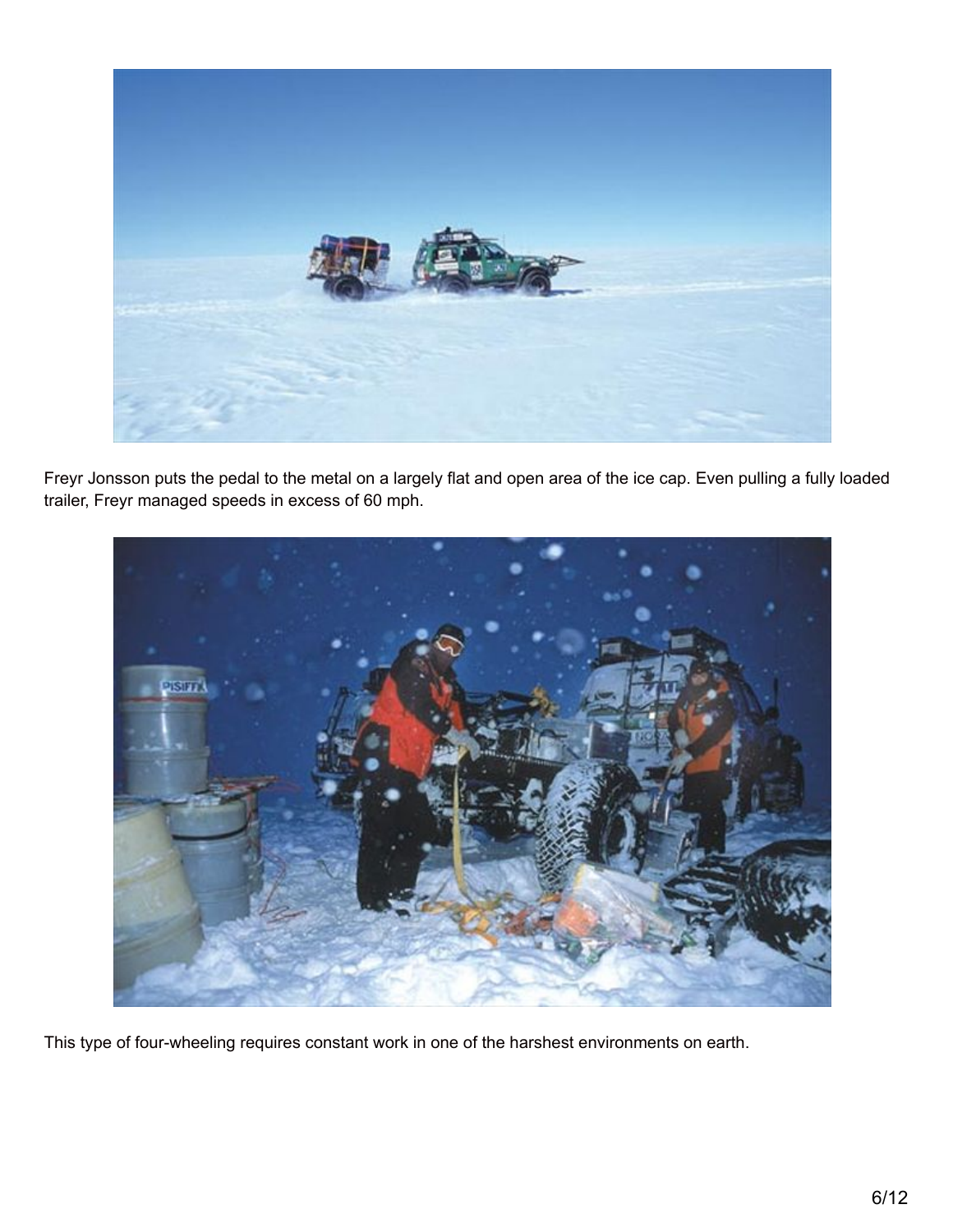

Portable bridges are commonly used to drive across crevasses. These lightweight metal ramps are vital pieces of equipment for travelling across the ice cap and stow easily on the roof-rack of the truck.



ICE 225 teammates pose in front of the abandoned radar station that became their shelter for a night. It was cold inside, but with a blizzard howling, it was even colder outside.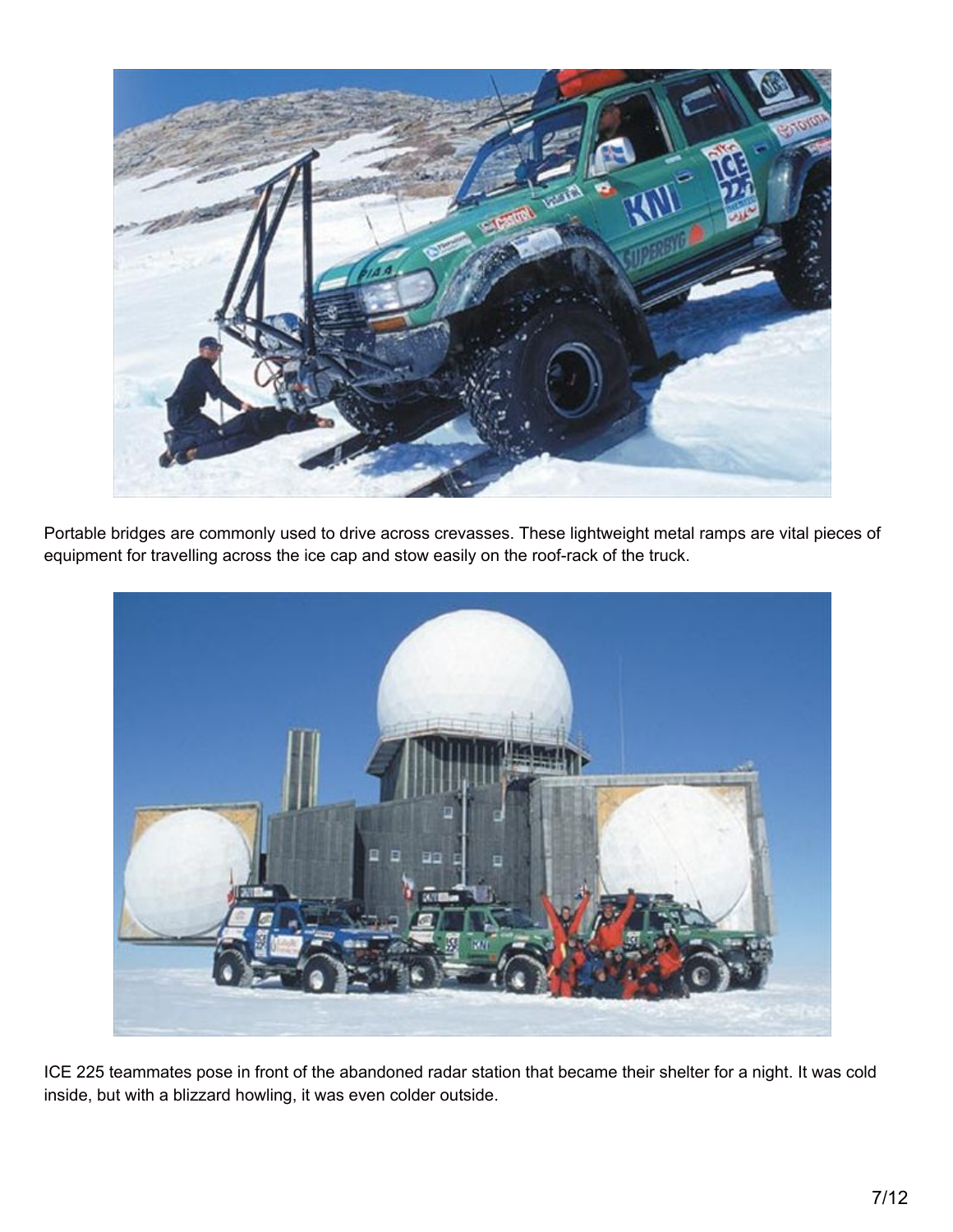

The Polar Truck crosses a crevasse and prepares to plunge into an icy pool in its journey across the ice cap.



Bare ground was a rare scene on the expedition, but a welcome one; the mud bog meant sea level, and thus civilization, was near.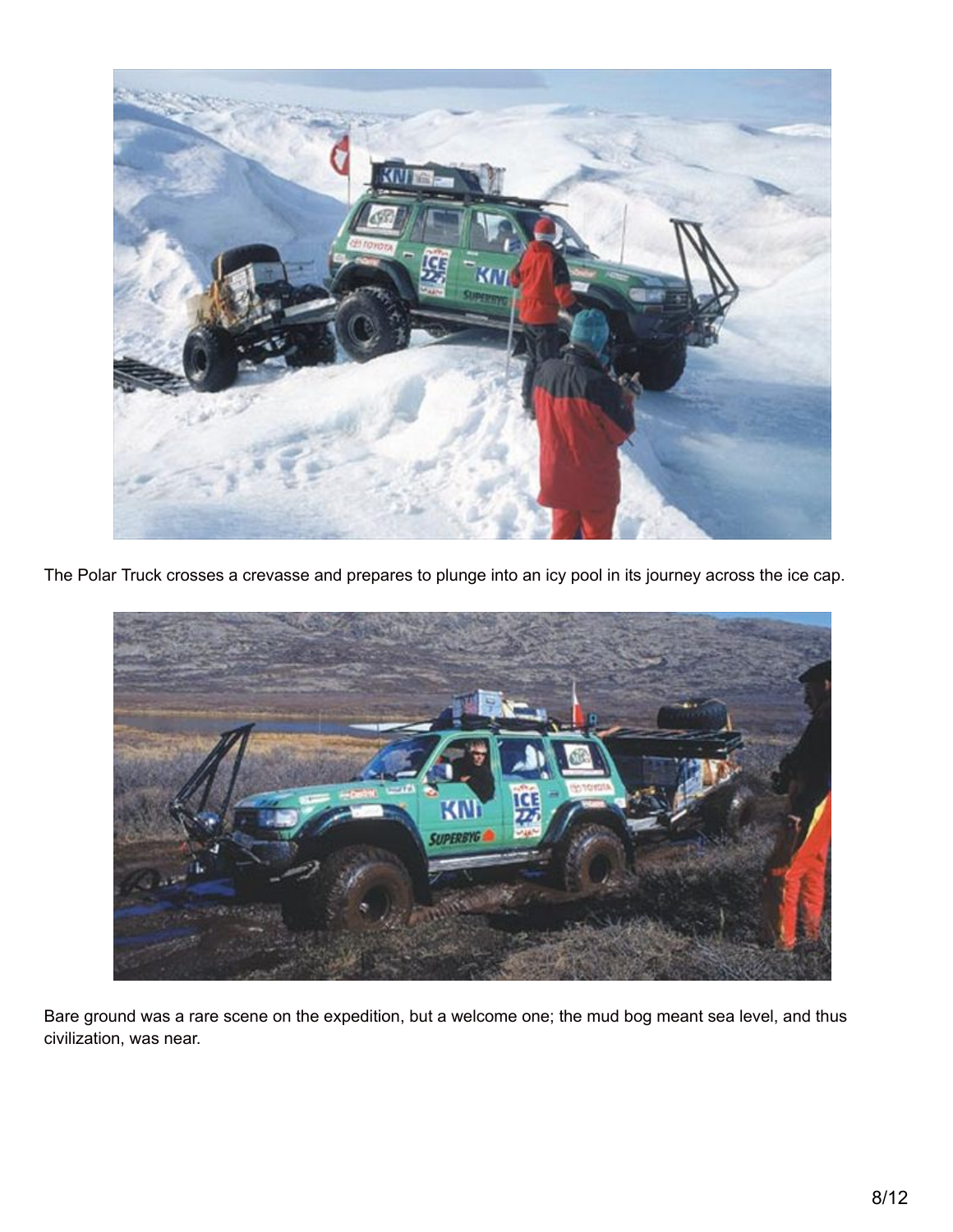

Heres a little-known fact for you: Greenland is the largest island in the world. Its not only large; its cold, with about 85 percent of its total area covered by a huge ice cap covering 1.4 million square miles. That cap is up to 10 feet thick,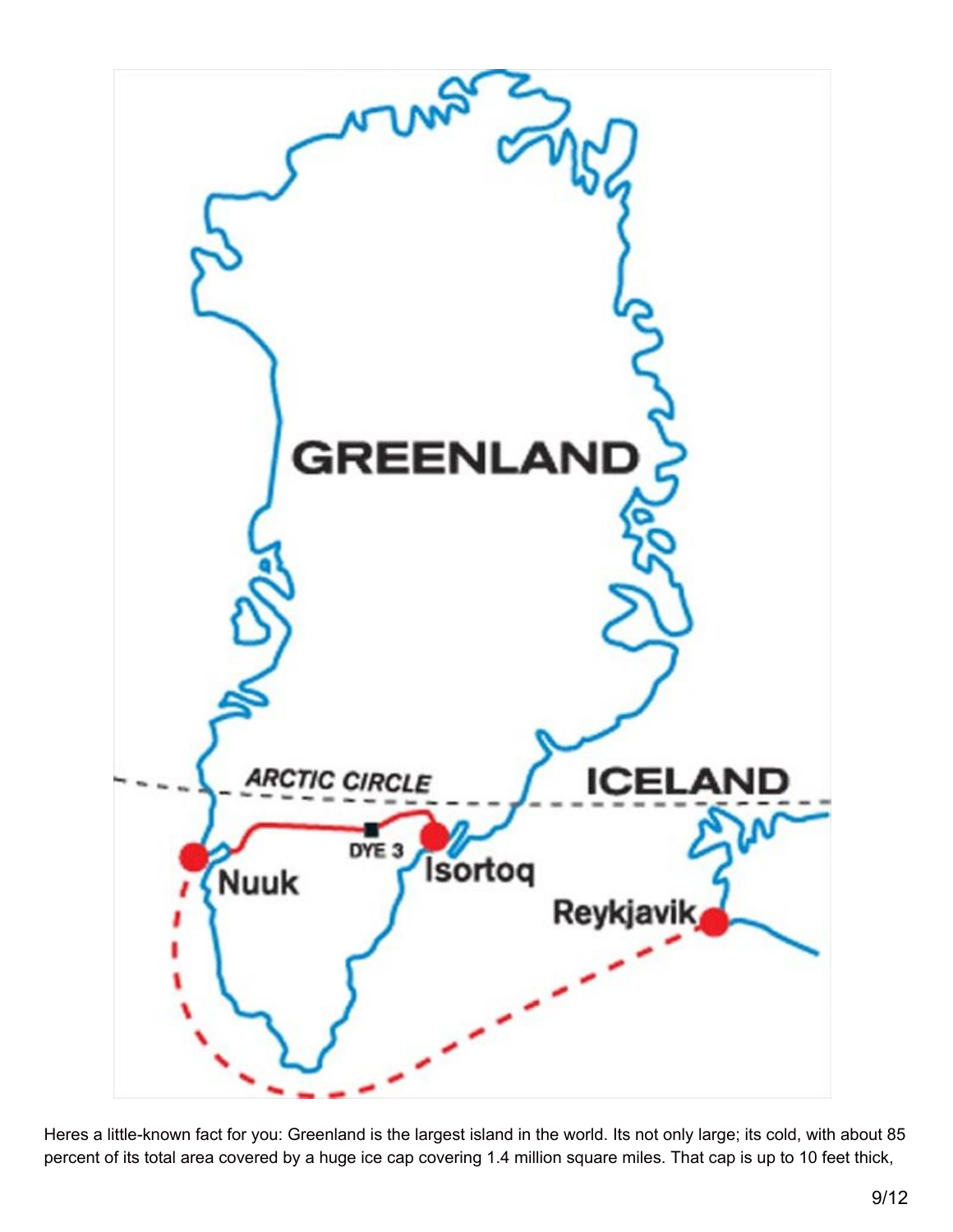and the ice it contains represents something in the range of 10 percent of the worlds total fresh water reserves. So why, in a land this remote, frigid, and utterly barren, would anyone want to drive across it? Thats what we asked a team of Danish and Icelandic explorers who were the first men ever to accomplish this feat on an expedition known as Ice 225. Their reply, like that of a generation of adventurers before them, was simply, Because its there. Sounded good to us. Heres their story.

#### **PRELUDE**

Our group of eight hard-core adventurers consisted of Freyr Jonsson, Addi Hermann, Inage Thorsteinson, Valdi Gudmundson, Arni Arnason, Hallgrimur Arngrimson from Iceland and Allan Greisen and Lasse Rungholm from Denmark. After months of detailed planning and preparation the group finally came together in Nuuk, Greenlands capital, eager to begin the expedition. The plan was to drive three highly modified Toyota Land Cruisers, built by Arctic Trucks of Iceland, from Nuuk to Isortoq, a distance of nearly 500 treacherous miles across Greenlands ice cap, a feat never before attempted in modern 4x4s. At a press conference in Nuuk, a group of Inuit villagers gawked at the unusual vehicles being off-loaded from the ship that had just arrived from Iceland. To them, a dogsled was the proven method of transportation in this barren wasteland.

After the press conference it was time for the final loading and preparation of the Polar Trucks. Everyone lent a hand except Addi, who volunteered for a two-hour reconnaissance flight by helicopter to check the conditions on the glacier. By evening the men had completed their work and were rewarded with a Greenlandic feast and an impressive show with Danish and Greenlandic entertainers. In the morning the challenge would begin.

#### **DAY 1**

The guys were up at 6:00 a.m. and immediately went to work loading a barge with three Polar Trucks, one trailer, six 55-gallon drums of diesel, crevasse ramps, spare parts, and enough food and water to last for 14 days. A tugboat was ready and waiting to tow the barge 128 miles into Godthabsfjord, where they were to land near the base of the Sarqoap Semessua glacier. The tug had to be disengaged 50 miles into the fjord because of too-shallow water, leaving them on their own to pilot the barge the rest of the way. Nearing the shore, the team beached the barge on the incoming tide, lowered the gangways, and off-loaded the vehicles and supplies onto dry land. High tide was fast approaching, so the team had to work fast to move to higher ground, where the explorers set up camp for the night. The weather was a mild 28 °Fmoderate conditions in Greenland on this first night of the expedition.

#### **DAY 2**

The second day was slow-going and uneventful as the team managed to travel just eight miles the whole day. It took a while to get oriented, relying strictly on the teams Magellan GPS in this eerie, unfamiliar terrain. Freyr and Valdi spent several hours in the morning wrenching on the Polar Trucks, checking anything that needed to be tightened or tuned. The group finally made camp on a grassy, frozen patch of marsh, the last sign of vegetation theyd see for some time. Afterwards a dinner of boiled light-smoked Greenland trout, baked potatoes, and Danish roulade helped send everyone to bed happy.

#### **DAY 3**

The target for today was to make camp in the middle of Lake Taserssuaq, a frozen lake located nearly 20 miles away. The route threaded along the Narsarsuaq plain, an area flanked by majestic mountains on each side. This was one of the few geographical points mentioned on the maps; the rest of the journey was mainly uncharted. A few miles from the lake the team had to cross a huge frozen river. Normal passage would be by a natural snow bridge formed from previous blizzards but one was nowhere to be found. A decision was made to cross the frozen river anyway, a dangerous maneuver that could prove disastrous. Valdi was sent across first, with Freyr close behind. When Addi came across last, the Polar Truck broke through the ice on the riverbed and completely submerged the back half of the vehicle. Everything in the cargo area was soaked, including the tents, sleeping bags, groundsheets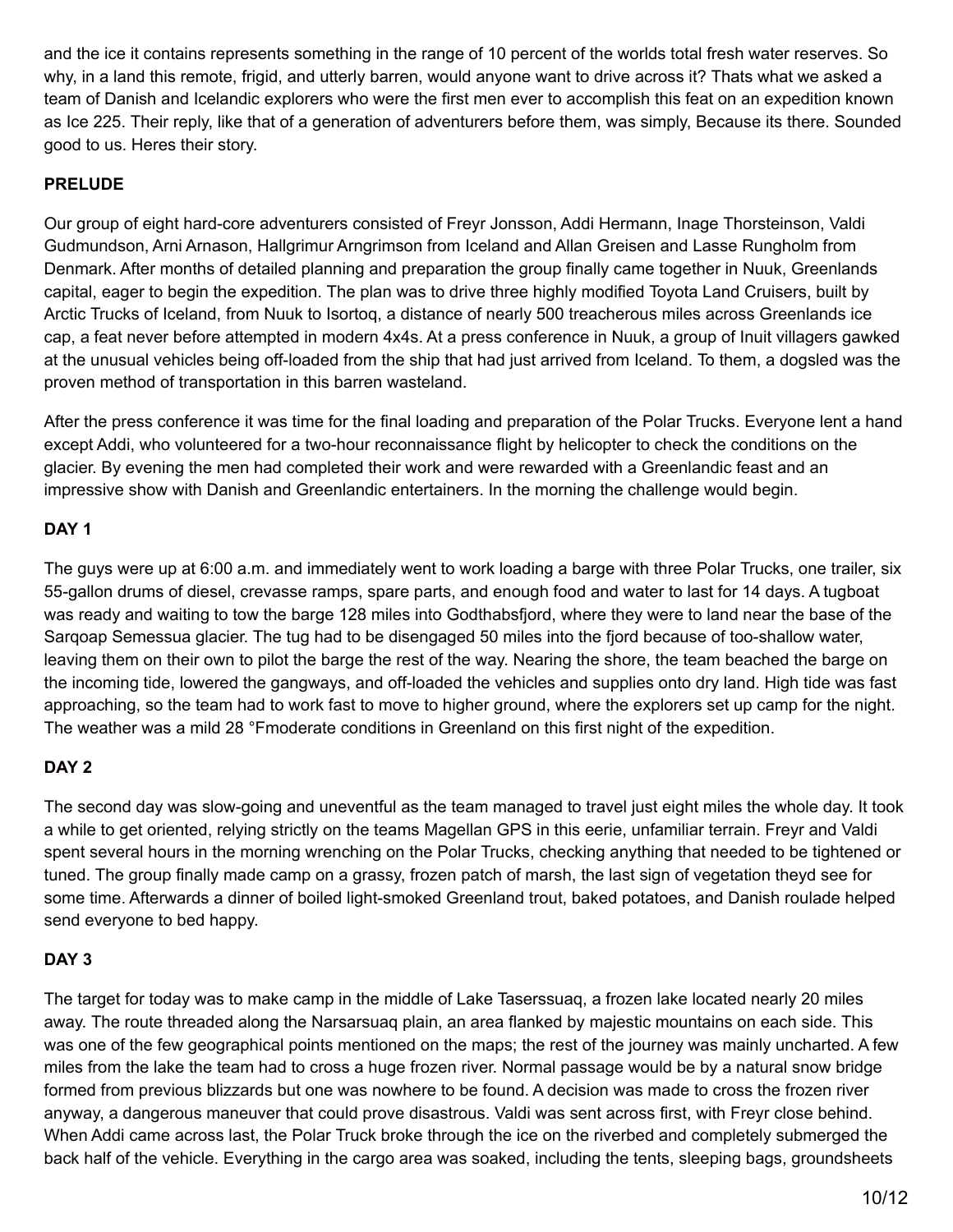and rifle. Fortunately, Addi had managed to get the front tires up on the riverbank when the ice gave way, allowing the team to recover the vehicle quickly with the winch. This was a close call that almost ended in disaster.

Once the team made it onto the lake things went much better, and the explorers enjoyed blasting across the frozen expanse at speeds of up to 25 miles an hour, their top speed so far. Camp was made in the center of the lake and the guys enjoyed a view of the 300-foot-tall face of the Sarqoap Semessua glacier looming in the distance. Theyd have to climb it. They settled in for the night wondering how they would get their trucks to the top.

### **DAY 4**

After a 6:00 a.m. breakfast of museli with powdered milk, hot coffee, tea, cocoa, and bread with jam, the team was fueled and ready to assault the glacier, 24 miles away. The edge of the glacier was a nearly sheer 300-foot face with a natural ramp winding its way up one sideapparently the only way to the top. By no means was this going to be easy. At the base was a sandy slope that was the first obstacle to overcome. The sand was very deep in places and the slope so steep that it required winching with the help of sand anchors. Next, the sand turned to rock and ice, which made the ascent even more challenging. A narrow, icy slot had to be negotiated and Freyr managed to tear off one of his running boards, mangling the side of his prized Polar Truck. This proud Icelander was the brunt of many jokes later in the evening. After hours of laborious winch work the team made the top and claimed it was one of the most incredible 4x4 ascents any had experienced. That night they set up camp on the rim of the glacier which they rightly named Camp Nansen after the Norwegian Arctic explorer and diplomat Fridtjof Nansen (1861-1930).

### **DAY 5**

The men awoke at 6:30 a.m. and were in especially good spirits due to the accomplishments of the day before. Valdi had prepared a hot porridge that was eagerly consumed and followed with a short cross-country skiing excursion. This gave the guys a chance to inspect the fissured terrain that lay ahead. Normally, great fissures in the glacier would extend from the rim a few miles inward, but reconnaissance revealed that they were filled with snow. This would make for easier travelling. At 9:00 a.m. the team proceeded with the trucks over a frozen moonscape towards a white horizon. By lunchtime they had covered nearly 30 miles. The men were delighted with their progress, which they credited to nearly perfect weather with better than expected driving conditions. By nightfall they had covered a distance of 93 miles, the best mileage in one day so far. Dinner was served in a celebratory fashion and consisted of Greenland whale meat, seals blubber, and three desserts by Ingi. Afterwards, Icelandic schnapps was enjoyed around the campfire and helped to cut the 6 °F air temperature. The men joked about going to bed in their long johns tonight.

# **DAY 6**

Saturday mornings weather was clear but cold (13 °F) and the team set a course for the DYE-3 radar station (an abandoned American military installation) 95 miles away. After the cold night it took a while to get the trucks started. Freyr had to pour hot water over the manifold of the truck they called Pamela to get her going. The other two started up after sputtering a bit at first. On the way to DYE-3 the team crossed the highest point of the ice cap, which they determined to be 9,042 feet above sea level. Theoretically, itd be all down hill from here. What they didnt know was that the terrain would become incredibly more difficult the closer they got to Isortoq. That night was spent in the eerie DYE-3 in a scene reminiscent of the movie Alien III. The temperature was the coldest yet inside this frozen steel tomb, but with a raging storm blowing outside, the men built a fire and decided to make the best of it.

# **DAY 7**

The explorers were thrilled to leave the metallic grip of DYE-3 and set out for the downhill stretch to Isortoq. The day started with rough driving conditions, the snow being almost four feet deep. After driving about 30 miles the team entered the glacier fissure zone mentioned earlier on the ascent. They hardly entered the zone before Addi dropped into a huge crevasse in his Polar Truck. As Valdi attempted to rescue him with his truck, it slipped into a crevasse as